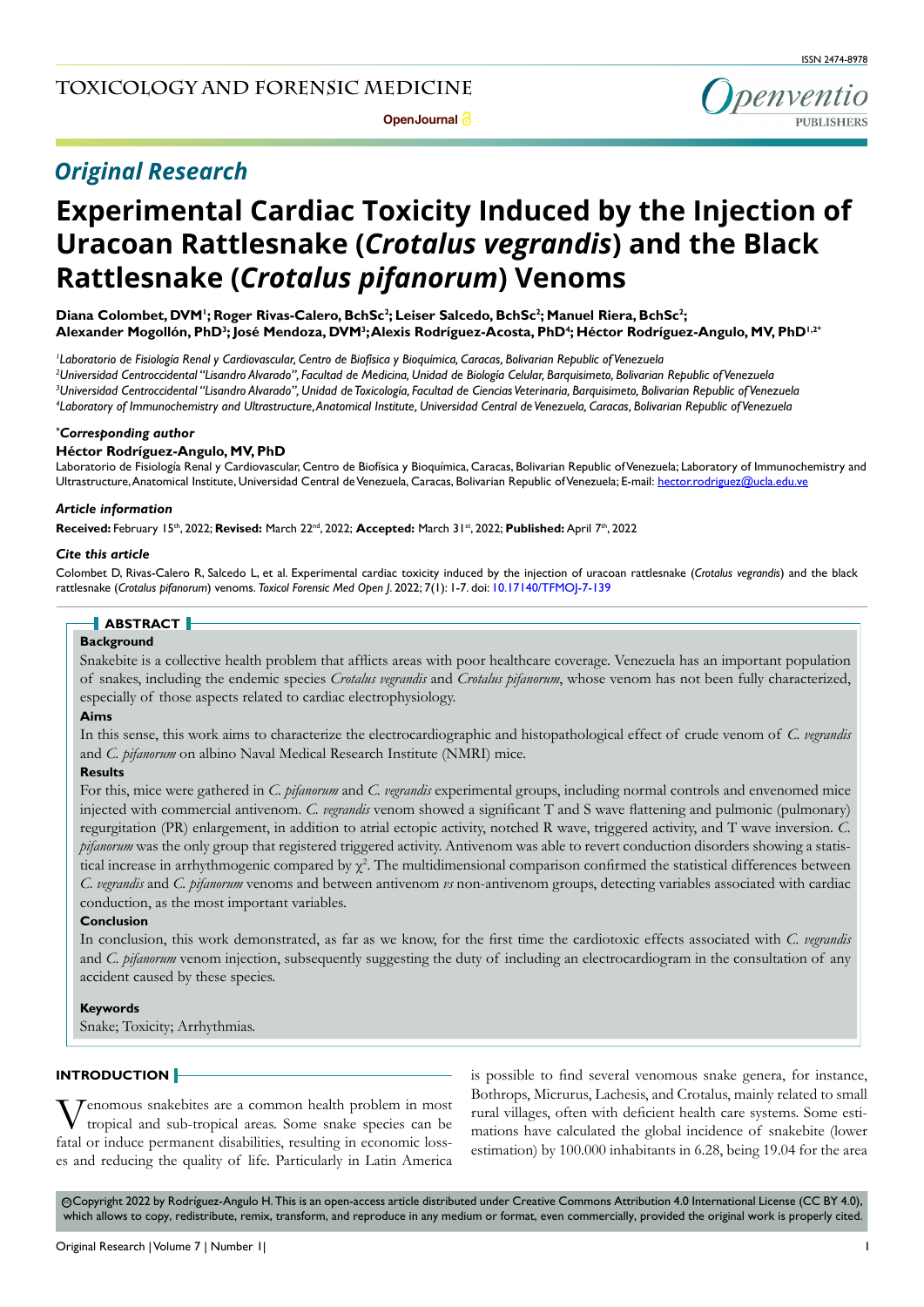

of Venezuela and Colombia.<sup>[1](#page-5-0)</sup> The mortality rate in the Americas region was proposed 0, 05 for (by 100.000 inhabitants) Venezuela (up to 40-year-old patients) and 0, 04 for the region, a rate considered moderate in comparison with data from Africa or Asia<sup>2</sup> Although snakebite does not have an epidemic potential of infectious and vector-borne parasitic diseases, it is important to emphasize that the yearly mortality caused by snakebite is much greater than that attributed to several presently recognized neglected tropical diseases in the Americas, including dengue hemorrhagic fever, cholera, leishmaniasis, schistosomiasis and Chagas' disease,<sup>[3](#page-5-2)</sup> making necessary more investing in research related to antivenom production and pathophysiology of snakebite.

Crotalus envenomation is characterized by neurologic, myotoxic, and nephrotoxic syndromes, which are present in a variable intensity, depending on the amount of venom inoculated victim weight, and snake size.<sup>4</sup> In Venezuela, the most common species is *Crotalus durisus cumanensis*, which is found in the driest areas of the country. Additionally, in Venezuela have been reported various crotalid endemic species, such as *Crotalus vegrandis*<sup>[5](#page-6-0)</sup> endemic to Uracoa, Monagas state, and *Crotalus pifanorum*,<sup>[6](#page-6-1)</sup> endemic for Guarico state, which are placed in areas where may cause snakebites to humans and domestic animals.

Some non-conventional effects have been reported for Crotalus venoms. Cardiotoxicity has been demonstrated in experimental animals inoculated with *Crotalus durissus cumanensis* venom.[7](#page-6-2) Other authors have reported cardiotoxicity in horses, bitten by rattlesnakes[.8](#page-6-3) Among cardiotoxicity, several alterations counting atrial fibrillation<sup>9</sup> and pro-arrhythmogenic activity of a protein isolated from *Crotalus durissus collilineatus* venom<sup>[10](#page-6-5)</sup> have been described. Beyond the relative scarcity of information about cardiac disturbances produced by snake venoms; to the best of our knowledge, the reports about the pathophysiology of snakebite of *C. vegrandis* and *C. pifanorum* are very scarce.

The current work aimed to characterize the pro-arrhythmogenic activity of *C. vegrandis* and *C. pifanorum* venoms and the proficiency of commercial antiserum for inducing cardiotoxicity reversion.

### **MATERIALS AND METHODS**

#### **Reagents**

Polyvalent antiophidic serum was purchased from Biotecfar C.A (Pharmacy Faculty of the Universidad Central de Venezuela, Caracas, Venezuela).

#### **Venom Collection**

Venom was collected for adult snakes' specimens of *C. vegrandis* and *C. pifanorum* located at the snake collection at "*Parque del Este*" (Caracas, Venezuela) and the Toxicology Unit of "*Lisandro Alvarado University*", Veterinary Sciences Faculty (Barquisimeto, Venezuela). The venom was extracted by trained personnel. Venom from the different snakes was pooled, lyophilized, and stored at -70 °C until use.

#### **Mice**

Six- to eight-week-old male BALB/c mice, housed in Plexiglas cages, with water and commercial food ad libitum and 12 h dark/ light cycles. Experiments in Venezuela were performed in strict accordance with the Bioethics and Biosafety Norms (3rd edition) and approved by the Fondo Nacional de Ciencia y Tecnología de Venezuela (FONACIT), the Ministerio de Ciencia y Tecnología of Venezuela (2011), the Asociación Venezolana para la Ciencia de los Animales de Laboratorio, and the International Ethical Standards for Research Biomedical in Animals of the World Health Organization (WHO) (1982); animal handling and experimental procedures were approved by the Comité de Bioética Institucional of the Medical Faculty, Lisandro Alvarado Unuversity, Barquisimeto, Venezuela.

#### **Electrocardiographic Recordings and Venom Inoculation**

Electrocardiography (ECG) was performed using a bipolar system in which the electrodes were placed subcutaneously at the xiphoid cartilage (positive electrode), right shoulder (negative), and left shoulder as previously described.<sup>11</sup> Electrodes were connected to a Bioamp amplifier (AD Instruments, Bella Vista, Australia) and ECG recordings were digitalized through a PowerLab 8 sp A/D converter (AD Instruments, USA). Digital data was analyzed with Chart software for Windows v7.3.1 (AD Instruments, USA), with events registered to 1 K/s and filtered to 60 Hz. Continuous ECG records were obtained for determining basal heart rate, defined as the point where there was no variation above  $5\%$ .<sup>[11](#page-6-6)</sup> At this point, NMRI albino mice were divided into five groups: 1) inoculated with 8 mg/Kg of crude venom of *C. vegrandis* (CV, n=6); 2) inoculated with 8 mg/Kg of crude venom of *C. pifanorum* (CP, n=7); 3) inoculated with 8 mg/Kg of a mixture of crude venom of *C. vegrandis* with a commercial polyvalent antiserum (Biotecfar C.A) (CV-AV,  $n=5$ ), 4) inoculated with 8 mg/Kg of a mixture of crude venom of *C. pifanorum* with a commercial polyvalent antiserum and (CP-AV, N=4) 5) 8 mg/Kg of commercial polyvalent antiserum (AV, n=5). Animals with visible behavior of discomfort (behavior compatible with pain as arching the back, piloerection or aggressiveness), respiratory distress, or agonic ECG pattern were considered a final point and sacrificed for ethical reasons.

Previous to injection, the mixture AV-Venom was pre-heated at 37° for 30-minutes to achieve the inactivation of snake venom. The mixture (venom/antivenom) was performed as indicated by the supplier for treatment of snakebite, considering one vial of antivenom for neutralizing 20 mg of venom (both species). The electrocardiograms were registered continuously each 1 min, until 6-hours post-injection.

#### **Tissue Sampling and Histological Processing**

Immediately after electrocardiographic analysis, mice were sacrificed by barbituric overdose (40 mg/Kg) and hearts were collected from mice and placed in 10% neutral buffered formalin for 24 h at room temperature, followed by incubation in 70% ethanol until processing. Heart samples were then cut in a coronal shape and embedded in paraffin (Tissue Embedding Station Leica EG1150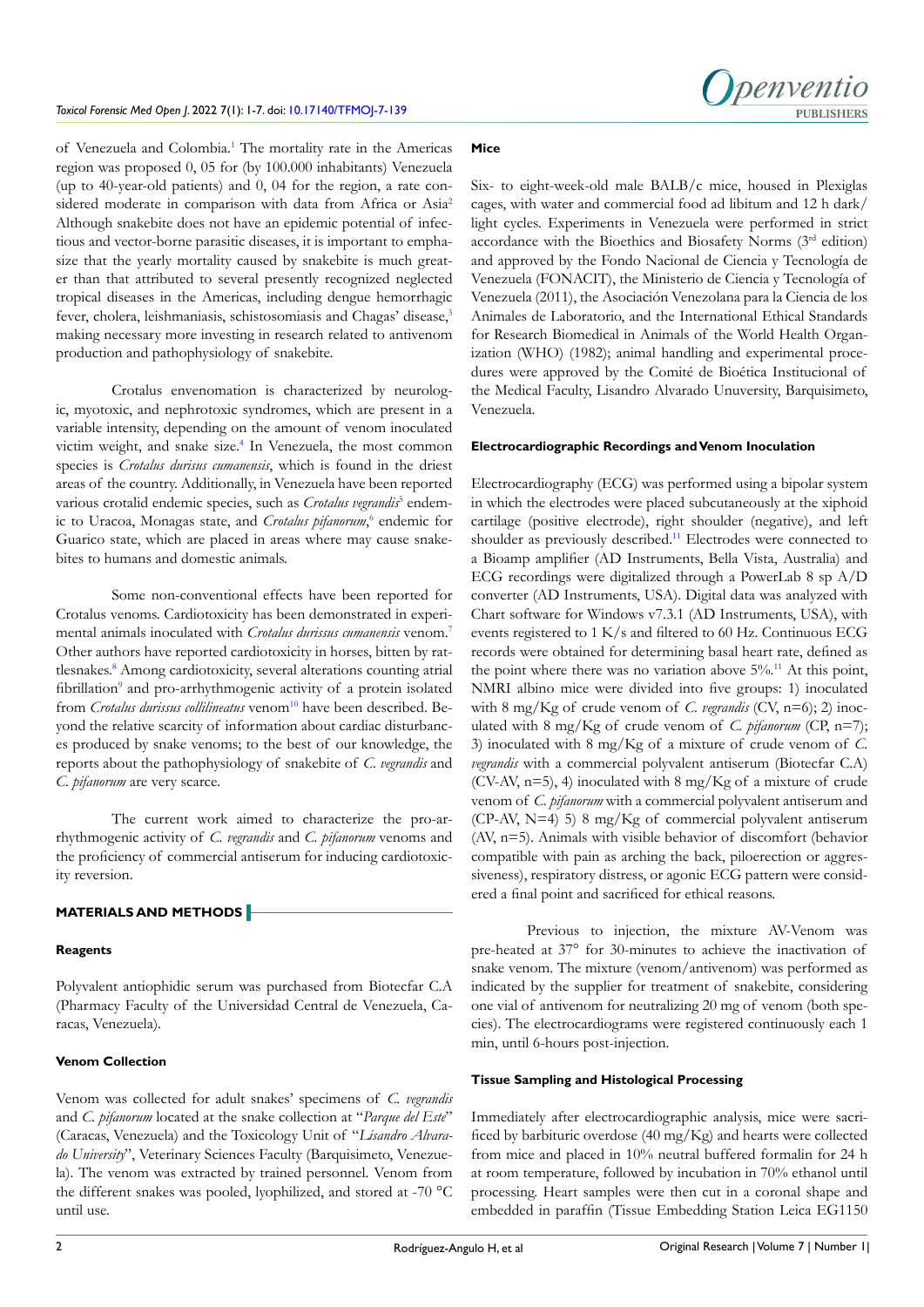H), and 3 μm tissue sections were prepared (Microtome Leica 2125 RTS), dewaxed and rehydrated, stained with hematoxylin/eosin (H&E) staining and mounted permanently in EukittÂs quick-hardening mounting medium (Biochemika, Fluka analytical). Sections were analyzed on a Leica microscope (Leica DM50) using the 20- 40x magnification objectives.

#### **Creatine Kinase Muscle and Brain Activity Measurements**

The cardiac isoform of creatinine kinase (creatine kinase muscle and brain (CK-MB)) is an intracellular enzyme used as a marker of cardiac cell disruption in models of cardiac necrosis.[12](#page-6-7) The enzymatic activity of CK-MB was determined following the manufacturers instructions (Elitech®). Briefly, 10 µL of serum was taken by cardiac puncture and stored at -20 °C until use was plated on a 96 well-plate and mixed with 250 µL of work reagent provided by the manufacturer. Absorbance at 350 nm was determined at 37 °C by a Tecan absorbance reader, with measurements performed every 60-seconds. CK-MB activity was calculated with the mean of differential among the readings and multiplying the result by 8,254, a constant value estimated, taking into account reference values of CK-MB activity. Intraassay variation was expected to be 25%.

#### **Statistical Analysis**

For *in vivo* experiments, data are shown as means±SEM. Significance was evaluated by Student's *t*-test when two groups were compared, by One-way analysis of variance (ANOVA) followed by the Tukey or the trend to right post-test for the analysis of three groups using GraphPad Prism 5.00 software (La Jolla, CA, USA).

A multivariate ANOVA was performed to individually compare the electrocardiographic (ECG) parameters studied. A linear discriminant analysis (LDA) was applied to observe in which proportion the levels of cytokines were able to discriminate the study groups, as was published in our previous research.<sup>13</sup> LDA relates a variable measured in nominal scale (dependent) with a group of continuous variables, reducing dimensionality while preserving as much of the class discriminatory information as possible. The model assigns to each variable an axis, from classical X, Y, and Z to transformed space. Space reduction is based on correlation tests, where the model chooses the less correlated variable (s), which contributes to group discrimination.[13](#page-6-8) Thus, with this method method we can determine the most contributing variables, and enables the prediction of the adscription of each individual to the different groups studied with a certain probability. For this analysis the following ECG parameters were: (RR) interval, Heart rate, QTc, QRS length, Tpeak Tend Interval (s), R, S, and T amplitude, and ST height.

Finally, a  $\chi^2$  analysis was performed for a semi-quantitative comparison of all types of arrhythmias. For this analysis were considered the following qualitative ECG disturbances were: ectopic beats (ventricular and supraventricular), 2nd or 3rd degree AV blockage, and repolarization disorders. Each trace was considered as "normal" (none qualitative alteration) or abnormal (at least one qualitative alteration) and registered in a double-entry table for statistical analysis.

## **RESULTS**

For the study of cardiotoxicity of *C. vegrandis* and *C. pifanorum* venoms, we analyze structural and biochemical patterns that could be suggestive of cardiac damage, compared with normal controls. Histopathological studies (Figure 1A). Only the CV group showed moderate changes suggestive of cardiac toxicity, as cardiac fiber tumefaction and vacuolization, and these changes were not observed in the CV-AV group. No alterations in heart histology were observed in the CP group. Unexpectedly, measurement of the cardiac isoform creatine kinase (CK-MB) offered a slightly different picture, with a significant and moderate elevation of serum enzymatic activity in all groups treated with Antivenom (Figure 1B).



Next, the quantitative analysis of ECG parameters was performed, for both venom and antivenom groups relating to normal controls. Globally, *C. vegrandis* (CV) venom was able to induce a significant flattening of S and T waves (Figure 2A), and it was reverted when the CV was incubated with the commercial antiserum (anti-venom (AV)). CV induced delay of conduction from auricles to the ventricle, reflected in a significant increase of PR interval. Unexpectedly, the QT interval was significantly enlarged in animals treated with neutralized CV venom.

For CV venom comparison (Figure 2B), it seems that *Crotalus pifanorum* (CP) or CP-AV showed lesser significant changes than observed for the CV group, except for a slight increase in P and T wave amplitude. Moreover, qualitative analysis of ECG wave morphology and a semi-quantitative comparison is shown in Figure 3. In CP ECG (Panel A, upper panel), we observed traces with non-P wave complexes (interval in dotted line). Fully sinus conduction was observed in the CP-AV group but descending of PR interval and complex PR morphology were registered.

The CV panel (bottom traces), showed inversion of T wave, suggesting lesions caused by myocardial damage or myocardial ischemia. Again, in the CV-AV group, this pattern was reversed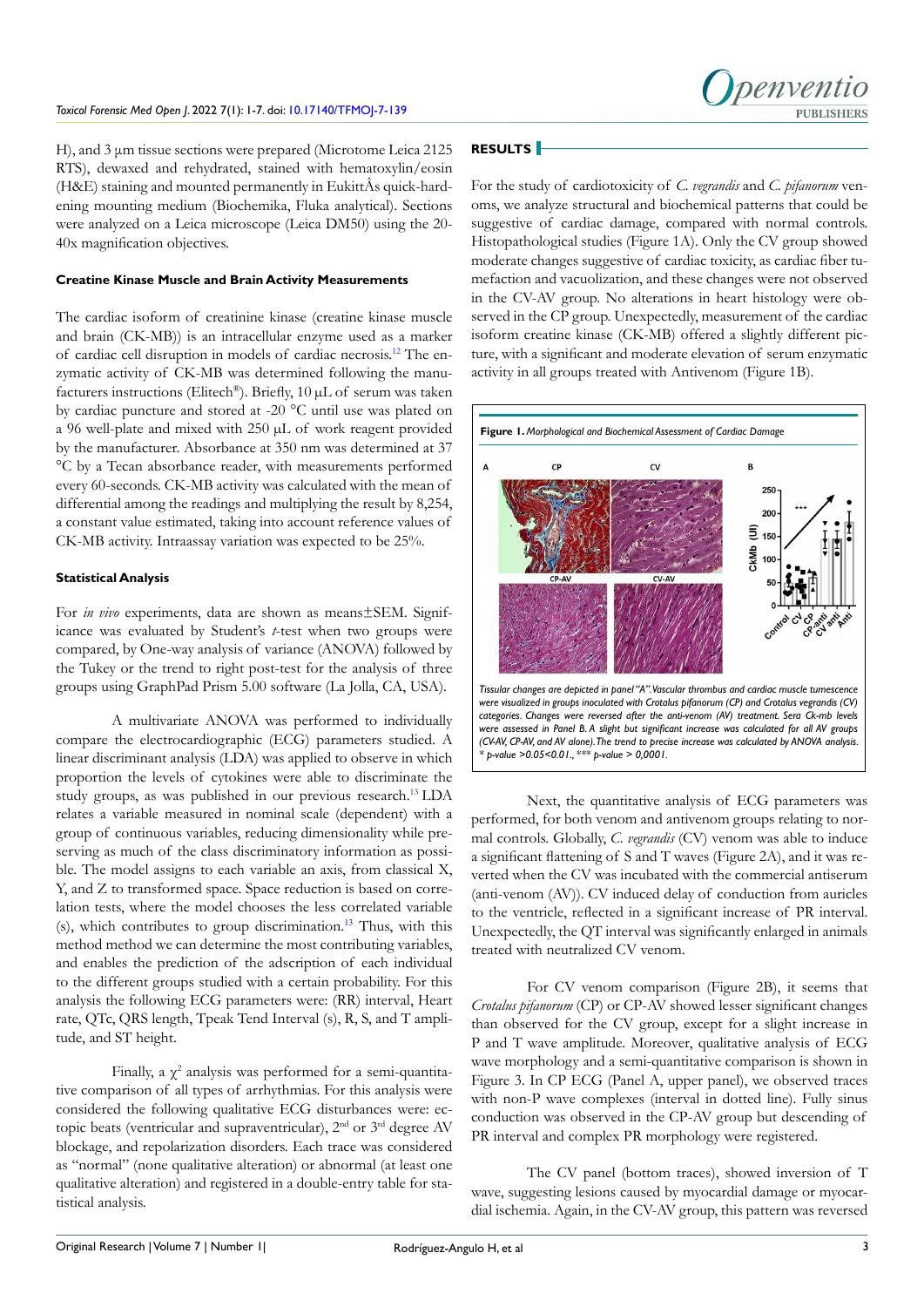

*ANOVA analysis was performed for Crotalus vegrandis (Panel A) and Crotalus pifanorum venoms (Panel B), with their respective AV control groups. Tuckey method and the trend to right post-test were calculated for differentiating among groups. . \* p-value >0.05<0.01., \*\* p-value >0,01<0,0001.* 



in the CV-AV group, but with increasing P morphology complexity and appearance of atrial flutter pattern (Figure 3A). Complete AV blocking was detected in traces belonging to the AV control group. Individual wave morphology showed some punctual alterations. CP recordings evidenced repolarization disorders, manifested as upright or inverted U waves (3B, upper panel). This pattern was reversed by AV incubation. The CV recordings exhibited bi-phasic T waves and QRS enlargement (3B, second-panel top-bottom sense). For this group, QRS enlargement persists in the CV-AV group.

Last, in panel 3C. the  $\chi^2$  analysis was performed to compare the incidence of any electrocardiographic events (repolarization or conduction changes) among the different groups. Notoriously, there was a significant increase in ECG events when animals

penventio

**PUBLISHERS**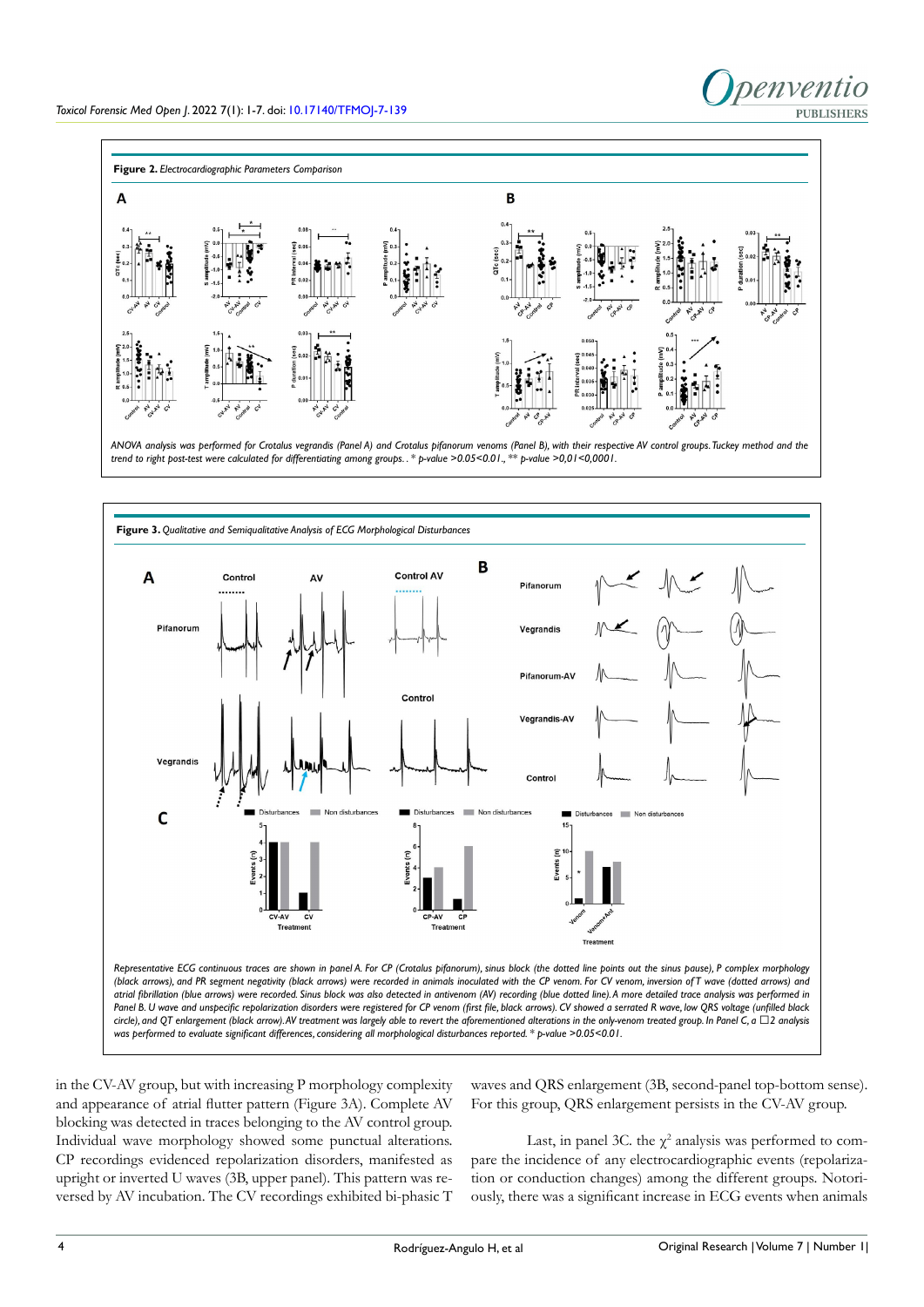

were treated with AV at any condition.

The multidimensional analysis was designed to determine the most discriminant ECG variables. Firstly, these variables contain nonredundant information and allow the identification of total differences among the groups taking the discriminant information from all variables. The model (Figure 4, Table 1) to separated CV and CP among them and between CP and CP-AV and CV-CV AV. Moreover, The model described similarities in the groups treated with AV with exception of a significant difference in the CV-AV *vs* AV comparison (Table 1). Finally, the model identified the variables associated with heart rhythm/conduction as the most discriminant ones (Table 2).

|       | Α٧     | СP     | <b>CP-AV</b>                                                                                                                                                                                                                                     | c۷     | CV-AV  |
|-------|--------|--------|--------------------------------------------------------------------------------------------------------------------------------------------------------------------------------------------------------------------------------------------------|--------|--------|
| AV    |        | 0.0008 | 0.0854                                                                                                                                                                                                                                           | 0.0001 | 0.0443 |
| СP    | 0.0008 |        | 0.0226                                                                                                                                                                                                                                           | 0.0102 | 0.0039 |
| CP-AV | 0.0854 | 0.0226 |                                                                                                                                                                                                                                                  | 0.0038 | 0.0731 |
| CV    | 0.0001 | 0.0102 | 0.0038                                                                                                                                                                                                                                           |        | 0.0011 |
| CV-AV | 0.0443 | 0.0039 | 0.0731                                                                                                                                                                                                                                           | 0.0011 |        |
|       |        |        | p values for comparisons of fisher distances among groups<br>were estimated, considering significantly different values lesser<br>than 0.05. Comparisons are shown in a double-entry table and<br>significances are highlighted in bold letters. |        |        |

| Variable                                                                                                                                                                                                                                                                         | valor-p  |
|----------------------------------------------------------------------------------------------------------------------------------------------------------------------------------------------------------------------------------------------------------------------------------|----------|
| RR Interval (s)                                                                                                                                                                                                                                                                  | 0.0012   |
| Heart Rate (BPM)                                                                                                                                                                                                                                                                 | 0.0034   |
| P Duration (s)                                                                                                                                                                                                                                                                   | 0.0342   |
| QRS Interval (s)                                                                                                                                                                                                                                                                 | 0.0100   |
| QTc (s)                                                                                                                                                                                                                                                                          | < 0.0001 |
| Tpeak Tend Interval (s)                                                                                                                                                                                                                                                          | < 0.0001 |
| P Amplitude (mV)                                                                                                                                                                                                                                                                 | 0.2615   |
| R Amplitude (mV)                                                                                                                                                                                                                                                                 | 0.9687   |
| S Amplitude (mV)                                                                                                                                                                                                                                                                 | 0.0580   |
| ST Height (mV)                                                                                                                                                                                                                                                                   | 0.1982   |
| T Amplitude (mV)                                                                                                                                                                                                                                                                 | 0.1169   |
| Redundance was estimated since variables from electrocardiographic<br>parameters related to electrical impulse conduction and voltage.<br>Those variables with significantly lower redundancy (bold letters) were<br>considered discriminant by the model. p threshold was 0,05. |          |

#### **DISCUSSION**

Electrophysiological disorders associated with snakebites are poorly documented and are not specifically monitored in primary care medical services. However, several cardiac disturbances have been reported for snakebites attributed to the *Crotalus* genus. Some au-thors,<sup>[8](#page-6-3)</sup> In horses, snake bitten, 40% of them were diagnosed with

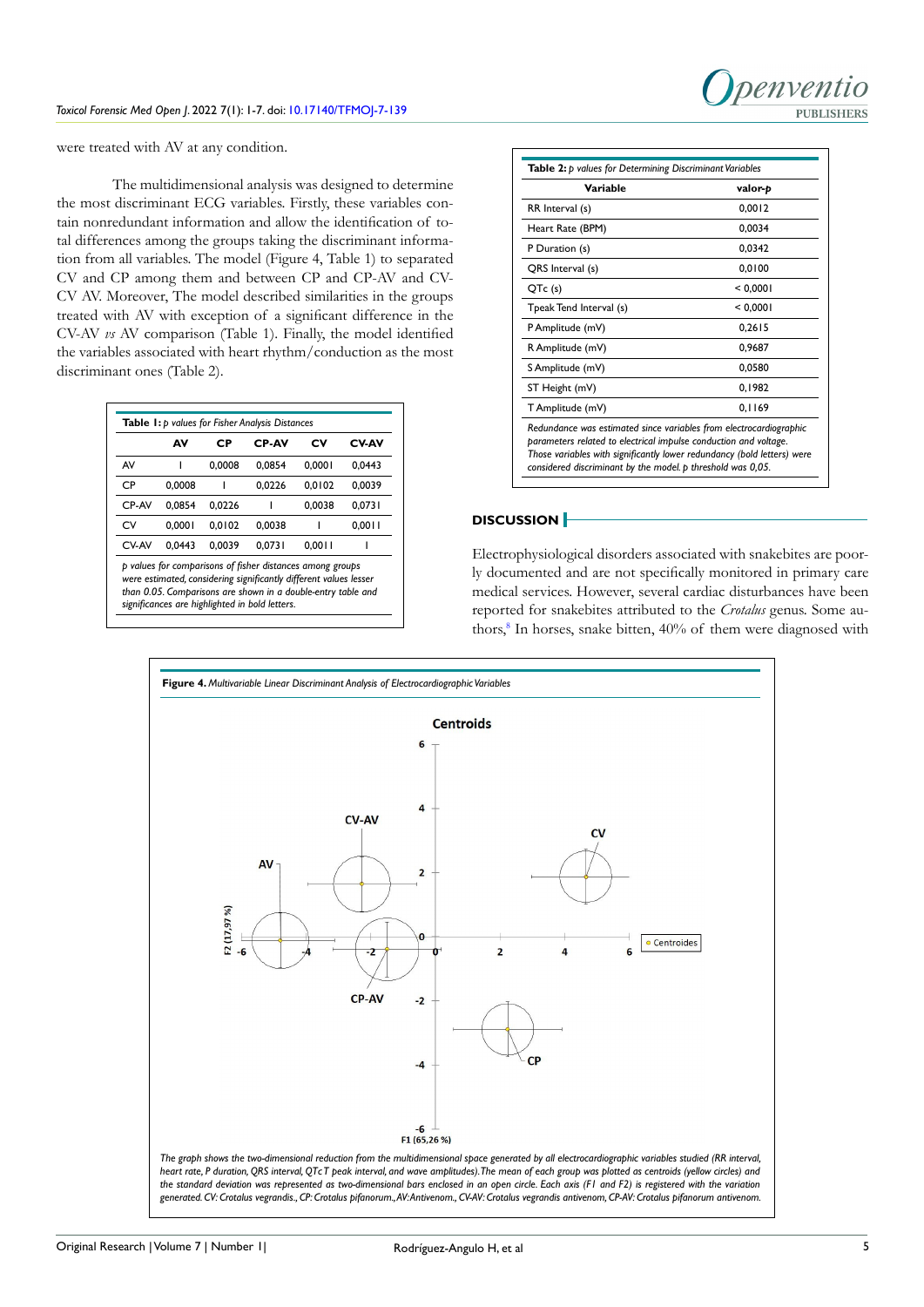

myocarditis, 55% with atrial premature beats, 35% with sinus pause, 40% of two or more disturbances, and to a lesser extent tachycardia ventricular and auricular. In humans, a previously elderly patient with antecedents of cardiac disease, atrial fibrillation was reported at three-hour post-crotalic envenomation,<sup>[9](#page-6-4)</sup> raising the question about the real risk of cardiac events during rattlesnake envenoming, especially for the endemic Venezuelan species included in this work with very scarce reports about the pathophysiological potential of their venom.

Slight histopathological changes were observed for *C. vegrandis* and *C. pifanorum* species (Figure 1) including tumefaction of muscle fibers in the CV inoculated group, in addition to a discrete rising of Ck-mb activity in the groups treated with antiserum. Notwithstanding, particularly for *C. vegrandis*, negative dromotropism, low S voltage, and T wave flattening were observed (Figure 2A). Although ST alteration segments extrapolation should be taken with caution in mice, it is possible to associate the reported changes with cardiac microcirculatory disturbances. Some human clinical reports have associated ST changes with Crotalus venoming, including infarcts in patients,<sup>14</sup> probably linked to fibrinolytic changes associated with this kind of snakebite. This fact is interesting since *C. vegrandis* venom has been associated with coagulation disorders,<sup>[5](#page-6-0)</sup> similar to the pattern observed in North American species and *Crotalus durissus cumanensis* from some geographic regions, as potential inducers of myocardial ischemia.

Additionally, we observed in the qualitative analysis (Figure 3) T wave voltage inversion, a pattern previously associated with cardiac ischemia in murine models of cardiac disease,<sup>[15](#page-6-10)</sup> and reinforcing the association between microvascular ischemia and CV venom. The ischemia may be strongly related to mitochondrial damage reported in the literature for *C. vegrandis*,<sup>[6](#page-6-1)</sup> the negative dromotropic effect (PR prolongation, Figure 2), and the cardiac fiber tumefaction observed in the histopathological analysis (Figure 1).

Following qualitative analyses, atrial ectopic activity and delayed post-depolarization were registered in both CV and CP inoculated groups (Figure 3) during the qualitative analysis. Several studies have proposed that components of Crotalus species may have potentially pro-arrhythmogenic. Crotoxin, one of the major components of the venom from the South American rattlesnake, was able to strongly potentiate L-type  $Ca^{2+}$  currents.<sup>16</sup> On the other hand, crotamin, other of the principal neurotoxic components of rattlesnake venom, induced a positive chronotropic effect in skeletal muscle, probably associated with sodium activation and potassium blocker channel activity.<sup>17</sup> Skeletal muscle studied from mice 24 h after helleramine (crotamine-like) injection showed contracted myofibrils and profound vacuolization that enlarged the subsarcolemmal space, along with loss of plasmatic and basal membrane integrity[.18](#page-6-13) Additionally, to trigger activity, the CV inoculated group also showed QRS enlargement and the effect that may be associated with myocardial ischemia discussed above.

Finally, the multiparametric analysis showed statistical differences among most groups studied. It was especially notorious between *C. pifanorum* and *C. vegrandis* groups and between the groups treated with antivenom (Figure 4, Table 1). This kind of

analysis allows observing the differences of each variable, maximizing the probability of separation in a multidimensional space. In the present work, electrocardiogram variables, particularly those associated with action potential conduction (Table 2), allowed the discrimination of venom and antivenom treatment actions. These results reinforce observations that the cardiotoxicity associated with *C. vegrandis* venom and lesser with *C. pifanorum* venom may be associated with the cardiac action potential conduction. Additionally, suggests that antivenom treatment reduces the differences between *C. vegrandis* and pifanorum. However, the increase of arrhythmias demonstrated in the semi-quantitative analysis (Figure 3C) in groups treated with antivenom may be associated with cardiotoxic venom proteins non neutralized by commercial antivenom. Although the antivenom is made from a mixture of several Venezuelan species and in general terms was able to reverse the cardiac pathology, probably the horse immune response is not enough for generating enough neutralizing antibodies to all cardiotoxic proteins. Further research is necessary to address this issue.

#### **CONCLUSION**

In conclusion, this work was the first to demonstrate electrocardiographical disturbances following injection of *C. vegrandis* venom. Interestingly, these results are closely related to coagulopathy reported for this species and similar to a pro-ischemic activity reported for north-American Crotalus species. Additionally, we described triggered activity and atrial increased automaticity for both snake species venoms and demonstrated a partial neutralizing activity by commercial antivenom. This work calls attention to the necessity of performing the ECG as part of triage in patients bitten by venomous snake species. With improved ability to identify potential pro-arrhythmogenic components of the venom, we can develop better antivenom providing an improved pharmacological response to snake venom.

## **CONFLICTS OF INTEREST**

The authors declare that they have no conflicts of interest.

#### **REFERENCES**

<span id="page-5-0"></span>1. Kasturiratne A, Wickremasinghe AR, de Silva N, et al. The global burden of snakebite: A literature analysis and modelling based on regional estimates of envenoming and deaths. *PLoS Med*. 2008; 5(11): e218. doi: [10.1371/journal.pmed.0050218](http://doi.org/10.1371/journal.pmed.0050218)

<span id="page-5-1"></span>2. Chippaux JP. Incidence and mortality due to snakebite in the Americas. *PLoS Negl Trop Dis*. 2017; 11(6): e0005662. doi: [10.1371/](http://doi.org/10.1371/journal.pntd.0005662) [journal.pntd.0005662](http://doi.org/10.1371/journal.pntd.0005662)

<span id="page-5-2"></span>3. Williams D, Gutiérrez JM, Harrison R, et al. The global snake bite initiative: An antidote for snake bite. *Lancet*. 2010; 375(9708): 89-91. doi: [10.1016/S0140-6736\(09\)61159-4](http://doi.org/10.1016/S0140-6736(09)61159-4)

<span id="page-5-3"></span>4. Frare BT, Resende YKS, Dornelas BDC, et al. Clinical, laboratory, and therapeutic aspects of crotalus durissus (South American Rattlesnake) victims: A literature review. *BioMed Research International*. 2019; 2019. doi: [10.1155/2019/1345923](http://doi.org/10.1155/2019/1345923)